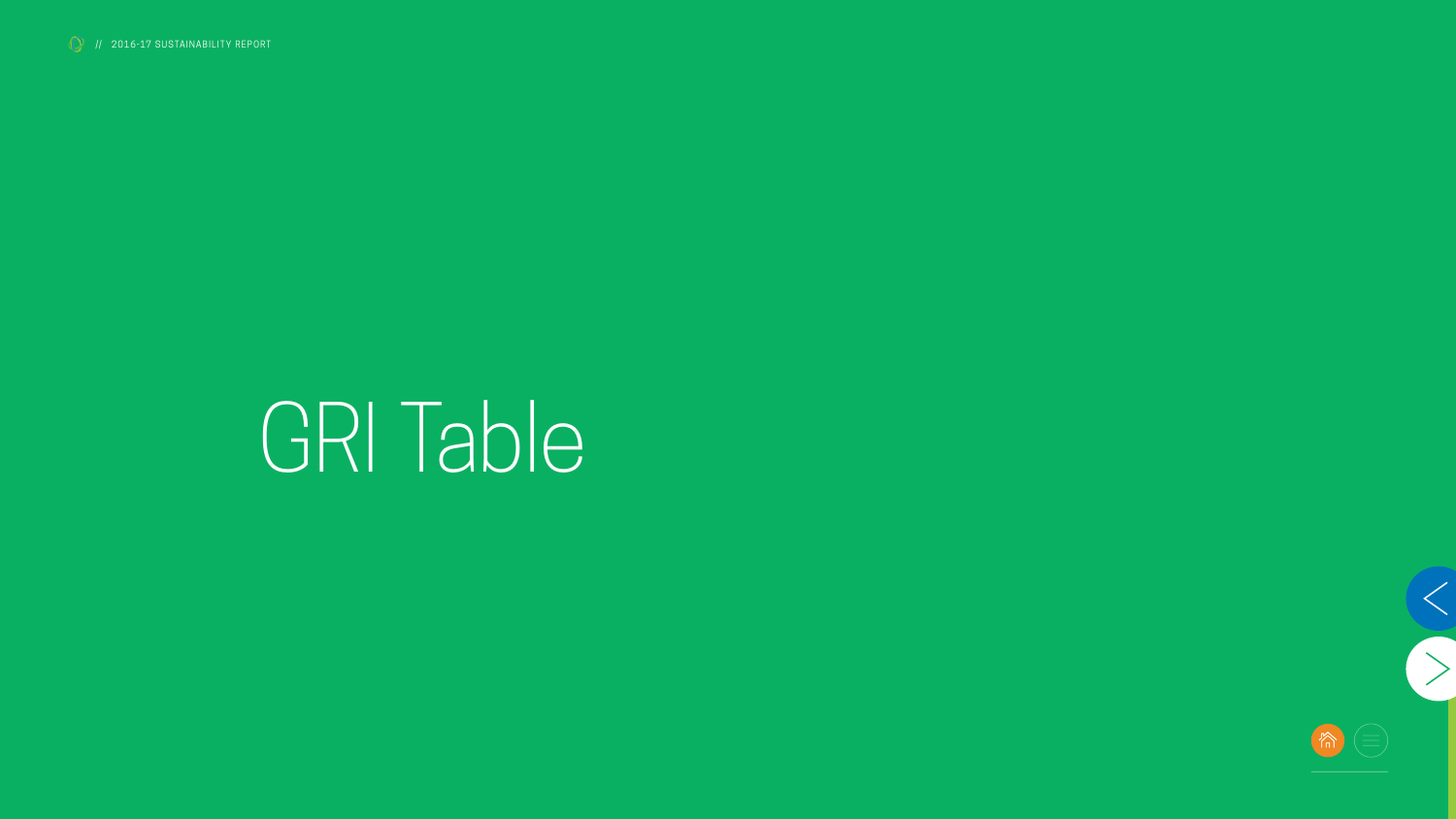





| <b>Disclosure</b><br>Type | <b>Category</b>               | <b>GRI G4 Disclosure</b><br><b>Number</b> | <b>Disclosure Details</b>                                                                                                                                                                                                                                                                                                                                                                                                                                                                                                                                                                                                                                                                                                                                                                                                                                                                                                                                                                                                                                                                                                                                                                                                                                                                                                                                                                                                                                 | <b>Response</b>                                            |
|---------------------------|-------------------------------|-------------------------------------------|-----------------------------------------------------------------------------------------------------------------------------------------------------------------------------------------------------------------------------------------------------------------------------------------------------------------------------------------------------------------------------------------------------------------------------------------------------------------------------------------------------------------------------------------------------------------------------------------------------------------------------------------------------------------------------------------------------------------------------------------------------------------------------------------------------------------------------------------------------------------------------------------------------------------------------------------------------------------------------------------------------------------------------------------------------------------------------------------------------------------------------------------------------------------------------------------------------------------------------------------------------------------------------------------------------------------------------------------------------------------------------------------------------------------------------------------------------------|------------------------------------------------------------|
| Standard                  | Strategy and<br>Analysis      | $G4-1$                                    | a. Provide a statement from the most senior decision-maker of the organization (such as CEO, chair,<br>or equivalent senior position) about the relevance of sustainability to the organization and the<br>organization's strategy for addressing sustainability.<br>The statement should present the overall vision and strategy for the short term, medium term,<br>and long-term, particularly with regard to managing the significant economic, environmental and<br>social impacts that the organization causes and contributes to, or the impacts that can be linked<br>to its activities as a result of relationships with others (such as suppliers, people or organizations<br>in local communities). The statement should include:<br>• Strategic priorities and key topics for the short and medium term with regard to sustainability,<br>including respect for internationally recognized standards and how such standards relate to<br>long-term organizational strategy and success<br>• Broader trends (such as macroeconomic or political) affecting the organization and influencing<br>sustainability priorities<br>• Key events, achievements, and failures during the reporting period<br>• Views on performance with respect to targets<br>• Outlook on the organization's main challenges and targets for the next year and goals for the<br>coming 3-5 years<br>• Other items pertaining to the organization's strategic approach | ⊙ Please see Message from Our Leadership                   |
| Standard                  | Organizational Profile        | $G4-3$                                    | a. Report the name of the organization.                                                                                                                                                                                                                                                                                                                                                                                                                                                                                                                                                                                                                                                                                                                                                                                                                                                                                                                                                                                                                                                                                                                                                                                                                                                                                                                                                                                                                   | $\odot$ WGL Holdings, Inc                                  |
| Standard                  | Organizational Profile        | $G4-4$                                    | a. Report the primary brands, products, and services.                                                                                                                                                                                                                                                                                                                                                                                                                                                                                                                                                                                                                                                                                                                                                                                                                                                                                                                                                                                                                                                                                                                                                                                                                                                                                                                                                                                                     | ⊙ Please see Our Company                                   |
| Standard                  | <b>Organizational Profile</b> | $G4-5$                                    | a. Report the location of the organization's headquarters.                                                                                                                                                                                                                                                                                                                                                                                                                                                                                                                                                                                                                                                                                                                                                                                                                                                                                                                                                                                                                                                                                                                                                                                                                                                                                                                                                                                                | <b>⊘ 101 Constitution Ave, NW, Washington, D.C., 20080</b> |
| Standard                  | Organizational Profile        | $G4-6$                                    | a. Report the number of countries where the organization operates, and names of countries where<br>either the organization has significant operations or that are specifically relevant to the<br>sustainability topics covered in the report.                                                                                                                                                                                                                                                                                                                                                                                                                                                                                                                                                                                                                                                                                                                                                                                                                                                                                                                                                                                                                                                                                                                                                                                                            |                                                            |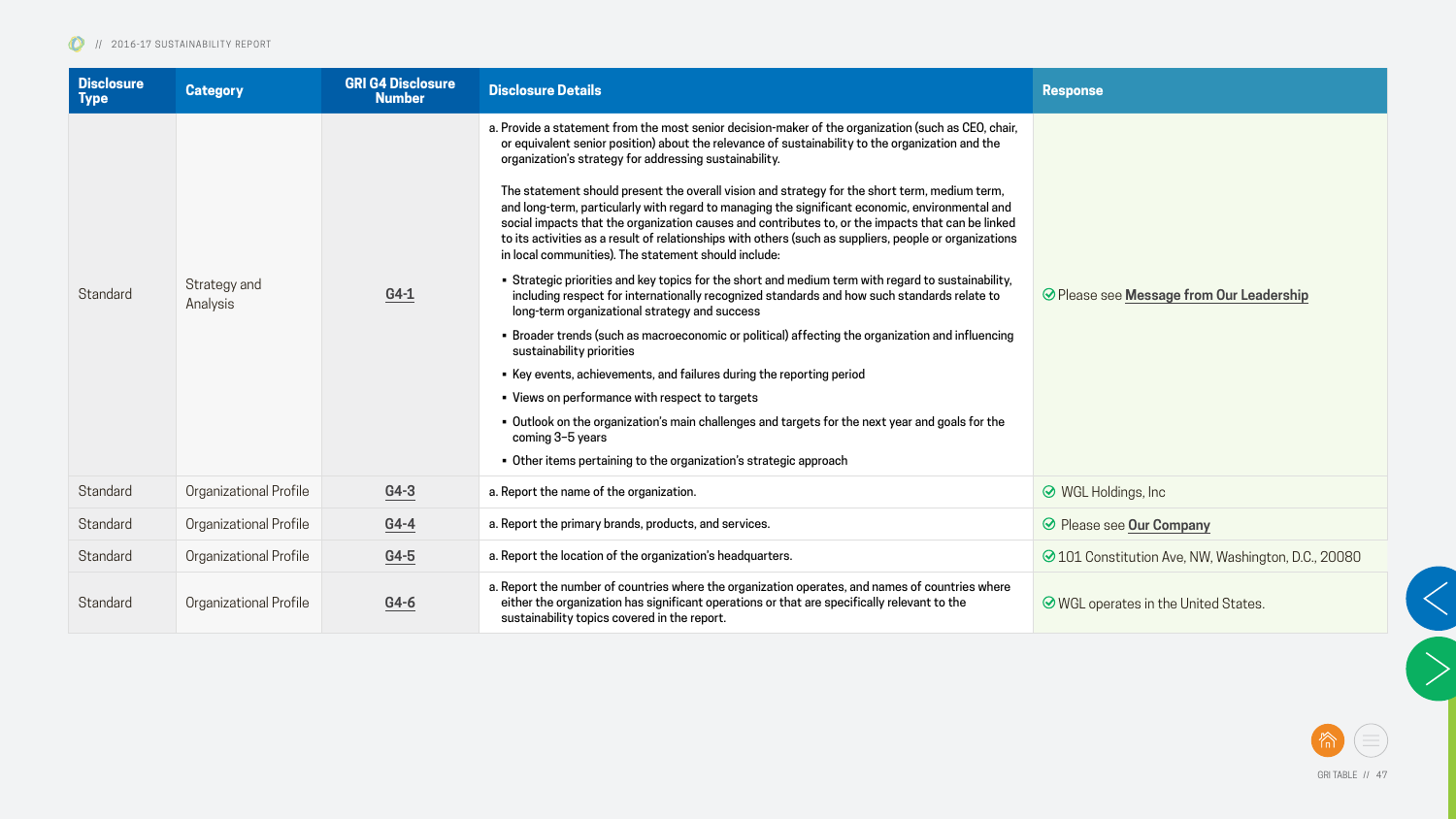









| <b>Disclosure</b><br><b>Type</b> | <b>Category</b>               | <b>GRI G4 Disclosure</b><br><b>Number</b> | <b>Disclosure Details</b>                                                                                                                                                                                                                                                                                                                                                  | <b>Response</b>                                                                                                                                                                                                                                                                                                                                                                                                                                                                                                                                                              |
|----------------------------------|-------------------------------|-------------------------------------------|----------------------------------------------------------------------------------------------------------------------------------------------------------------------------------------------------------------------------------------------------------------------------------------------------------------------------------------------------------------------------|------------------------------------------------------------------------------------------------------------------------------------------------------------------------------------------------------------------------------------------------------------------------------------------------------------------------------------------------------------------------------------------------------------------------------------------------------------------------------------------------------------------------------------------------------------------------------|
| Standard                         | Organizational Profile        | $\underline{G4-7}$                        | a. Report the nature of ownership and legal form.                                                                                                                                                                                                                                                                                                                          | $\odot$<br>WGL Holdings, Inc. is publicly traded on the New York<br>Stock Exchange. It was established as a Virginia<br>corporation on November 1, 2000, and provides natural<br>gas and other energy-related products and services<br>through subsidiaries that include Washington Gas, WGL<br>Energy Systems, WGL Energy Services, WGL Midstream<br>and Hampshire Gas. WGL owns all of the shares of<br>common stock of Washington Gas and Washington Gas<br>Resources, which owns WGL Energy Systems, WGL<br>Energy Services and WGL Midstream.<br>Please see Our Company |
| Standard                         | <b>Organizational Profile</b> | G4-9                                      | a. Report the scale of the organization, including:<br>• Total number of employees<br>• Total number of operations<br>• Net sales (for private sector organizations) or net revenues (for public sector organizations)<br>• Total capitalization broken down in terms of debt and equity (for private sector organizations)<br>• Quantity of products or services provided | $\odot$<br>Please see Our Company and our 2016 Corporate<br><b>Performance Report</b>                                                                                                                                                                                                                                                                                                                                                                                                                                                                                        |
| Standard                         | Organizational Profile        | G4-11                                     | a. Report the percentage of total employees covered by collective bargaining agreements.                                                                                                                                                                                                                                                                                   | $\odot$<br><b>Please see Expanding Economic Opportunities:</b><br><b>Employment at WGL: Unionization</b>                                                                                                                                                                                                                                                                                                                                                                                                                                                                     |
| Standard                         | <b>Organizational Profile</b> | $G4-12$                                   | a. Describe the organization's supply chain.                                                                                                                                                                                                                                                                                                                               | $\odot$<br>Please see Investing in Resilient Infrastructure:<br><b>Working with Our Suppliers</b>                                                                                                                                                                                                                                                                                                                                                                                                                                                                            |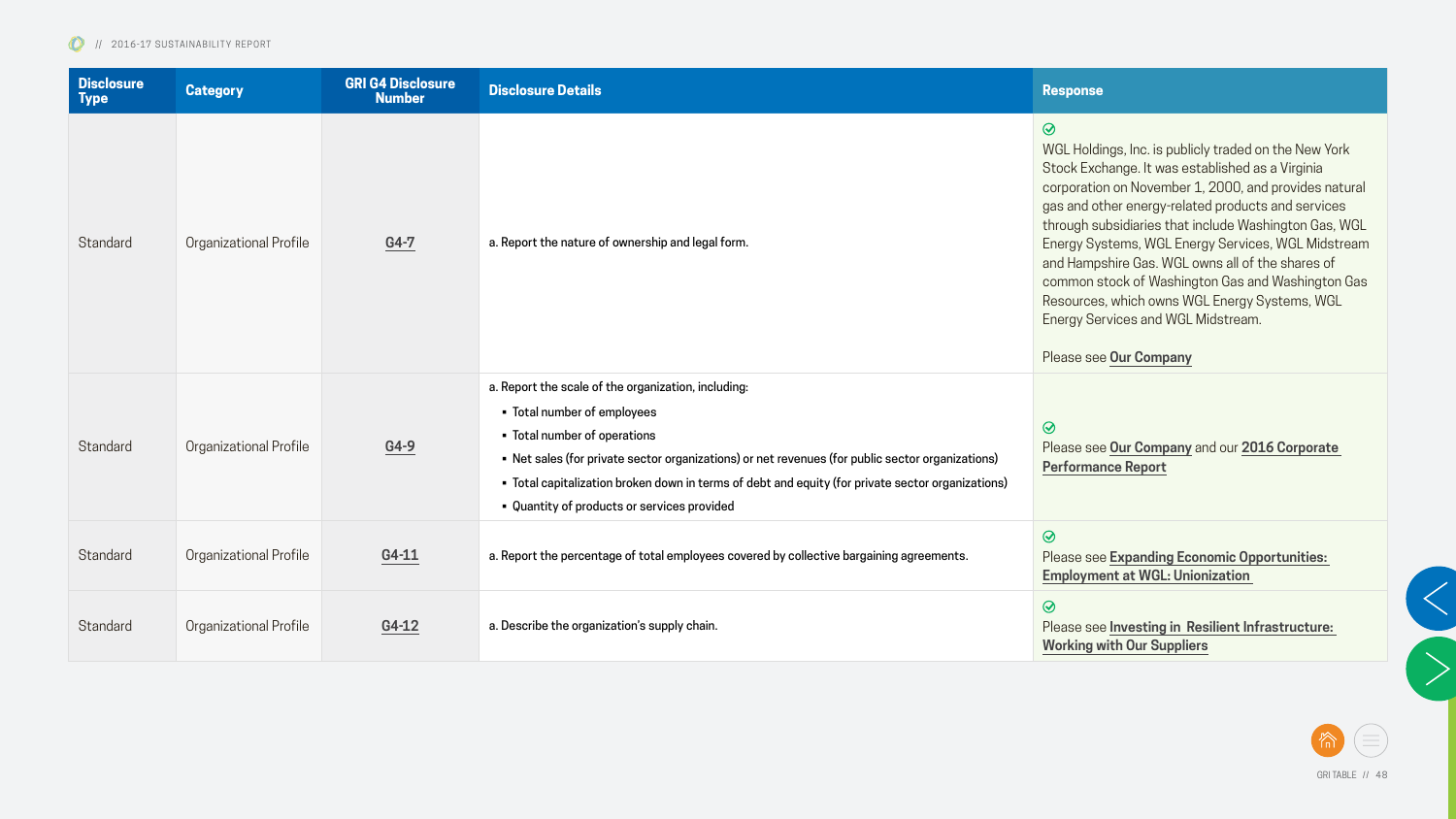



| <b>Disclosure</b><br><b>Type</b> | <b>Category</b>                                                | <b>GRI G4 Disclosure</b><br><b>Number</b> | <b>Disclosure Details</b>                                                                                                                                                                                                                                                                                                                                                                                                                                                                                                                                                                     | <b>Response</b>                                                                                                                                                                                                                                                                                                                                                                                                                                                                                                                                                                                  |
|----------------------------------|----------------------------------------------------------------|-------------------------------------------|-----------------------------------------------------------------------------------------------------------------------------------------------------------------------------------------------------------------------------------------------------------------------------------------------------------------------------------------------------------------------------------------------------------------------------------------------------------------------------------------------------------------------------------------------------------------------------------------------|--------------------------------------------------------------------------------------------------------------------------------------------------------------------------------------------------------------------------------------------------------------------------------------------------------------------------------------------------------------------------------------------------------------------------------------------------------------------------------------------------------------------------------------------------------------------------------------------------|
| Standard                         | Organizational Profile                                         | G4-13                                     | a. Report any significant changes during the reporting period regarding the organization's size,<br>structure, ownership, or its supply chain, including:<br>• Changes in the location of, or changes in, operations, including facility openings, closings, and<br>expansions<br>• Changes in the share capital structure and other capital formation, maintenance, and alteration<br>operations (for private sector organizations)<br>• Changes in the location of suppliers, the structure of the supply chain, or in relationships with<br>suppliers, including selection and termination | $\odot$<br>In 2016, Washington Gas, a WGL company, announced<br>that its new Northwest Station Fleet Facility in Rockville,<br>Md., earned LEED Gold Certification by the United States<br>Green Building Council (USGBC), exceeding the threshold<br>of 60 credits by 3 points. To earn this certification,<br>Washington Gas worked from the outset to verify and<br>document that the building and all of its systems and<br>assemblies were planned, designed, installed, tested,<br>operated and maintained to meet LEED requirements.<br>Please see WGL 2016 Corporate Performance Report. |
| <b>Standard</b>                  | <b>Identified Material</b><br>Aspects and<br><b>Boundaries</b> | G4-17                                     | a. List all entities included in the organization's consolidated financial statements or equivalent<br>documents.<br>b. Report whether any entity included in the organization's consolidated financial statements or<br>equivalent documents is not covered by the report.<br>The organization can report on this Standard Disclosure by referencing the information in publicly<br>available consolidated financial statements or equivalent documents.                                                                                                                                     | $\odot$<br>WGL Holdings, Inc. reports financial performance across<br>four operating segments: 1) regulated utility, including<br>Washington Gas and Hampshire Gas; 2) retail energy-<br>marketing (WGL Energy Services); 3) commercial energy<br>systems (WGL Energy Systems); and 4) midstream<br>energy services (WGL Midstream). Utility operations<br>represent 80 percent of WGL's total assets. This data<br>was assured.<br>Please see WGL 2016 Corporate Performance Report,<br>pg. 19-20.                                                                                              |
| <b>Standard</b>                  | <b>Identified Material</b><br>Aspects and<br><b>Boundaries</b> | G4-18                                     | a. Explain the process for defining the report content and the Aspect Boundaries.<br>b. Explain how the organization has implemented the Reporting Principles for Defining Report<br>Content.                                                                                                                                                                                                                                                                                                                                                                                                 | ⊙ Please see Materiality Assessment                                                                                                                                                                                                                                                                                                                                                                                                                                                                                                                                                              |
| Standard                         | <b>Identified Material</b><br>Aspects and<br><b>Boundaries</b> | $G4-19$                                   | a. List all the material Aspects identified in the process for defining report content.                                                                                                                                                                                                                                                                                                                                                                                                                                                                                                       | ⊙ Please see Materiality Assessment                                                                                                                                                                                                                                                                                                                                                                                                                                                                                                                                                              |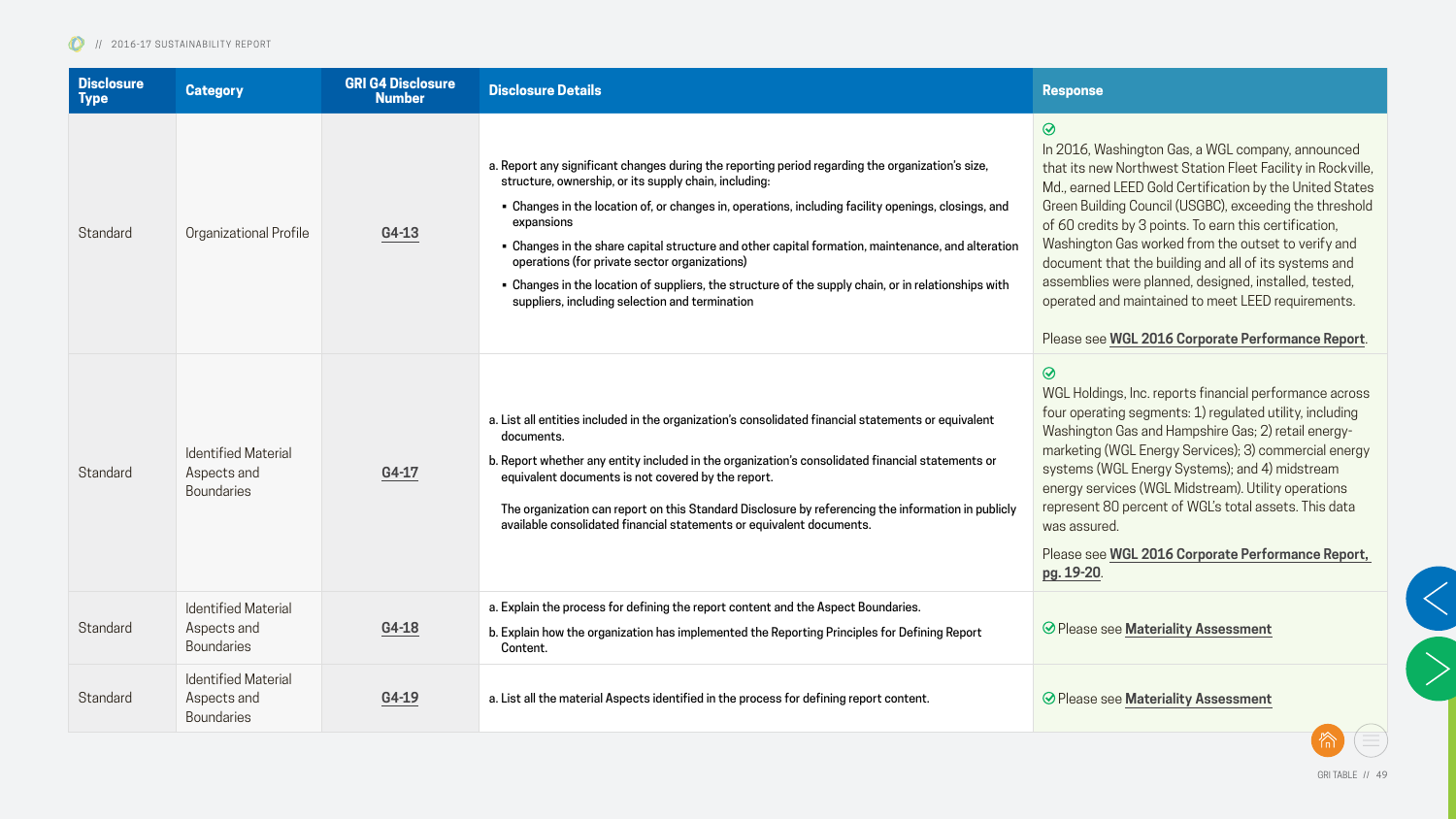





| <b>Disclosure</b><br><b>Type</b> | <b>Category</b>           | <b>GRI G4 Disclosure</b><br><b>Number</b> | <b>Disclosure Details</b>                                                                                                                                                                                                                                                                                                                                     | <b>Response</b>                                                                        |
|----------------------------------|---------------------------|-------------------------------------------|---------------------------------------------------------------------------------------------------------------------------------------------------------------------------------------------------------------------------------------------------------------------------------------------------------------------------------------------------------------|----------------------------------------------------------------------------------------|
| Standard                         | Stakeholder<br>Engagement | G4-24                                     | a. Provide a list of stakeholder groups engaged by the organization.                                                                                                                                                                                                                                                                                          | $\odot$<br>See Stakeholder Engagement and Materiality<br><b>Assessment</b>             |
| Standard                         | Stakeholder<br>Engagement | G4-25                                     | a. Report the basis for identification and selection of stakeholders with whom to engage.                                                                                                                                                                                                                                                                     |                                                                                        |
| Standard                         | Stakeholder<br>Engagement | G4-26                                     | a. Report the organization's approach to stakeholder engagement, including frequency of<br>engagement by type and by stakeholder group, and an indication of whether any of the<br>engagement was undertaken specifically as part of the report preparation process.                                                                                          | $\odot$<br>See Stakeholder Engagement and Materiality<br><b>Assessment</b>             |
| Standard                         | Stakeholder<br>Engagement | G4-27                                     | a. Report key topics and concerns that have been raised through stakeholder engagement, and how<br>the organization has responded to those key topics and concerns, including through its reporting.<br>Report the stakeholder groups that raised each of the key topics and concerns.                                                                        | <b>⊙</b> See Materiality Assessment                                                    |
| Standard                         | <b>Report Profile</b>     | G4-28                                     | a. Reporting period (such as fiscal or calendar year) for information provided.                                                                                                                                                                                                                                                                               | <b> Ø</b> Please see About This Report                                                 |
| Standard                         | <b>Report Profile</b>     | G4-29                                     | a. Date of most recent previous report (if any).                                                                                                                                                                                                                                                                                                              | $\odot$ January 2016                                                                   |
| Standard                         | <b>Report Profile</b>     | G4-30                                     | a. Reporting cycle (such as annual, biennial).                                                                                                                                                                                                                                                                                                                | <b> ⊙</b> Please see About This Report                                                 |
| Standard                         | <b>Report Profile</b>     | G4-32                                     | a. Report the 'in accordance' option the organization has chosen.<br>b. Report the GRI Content Index for the chosen option.<br>c. Report the reference to the External Assurance Report, if the report has been externally assured.<br>GRI recommends the use of external assurance but it is not a requirement to be 'in accordance'<br>with the Guidelines. | $\odot$<br>WGL has used the GRI G4 Guidelines as guidance in<br>preparing this report. |
| Standard                         | Governance                | G4-34                                     | a. Report the governance structure of the organization, including committees of the highest<br>governance body. Identify any committees responsible for decision-making on economic,<br>environmental and social impacts.                                                                                                                                     | ⊙ Please see Governance                                                                |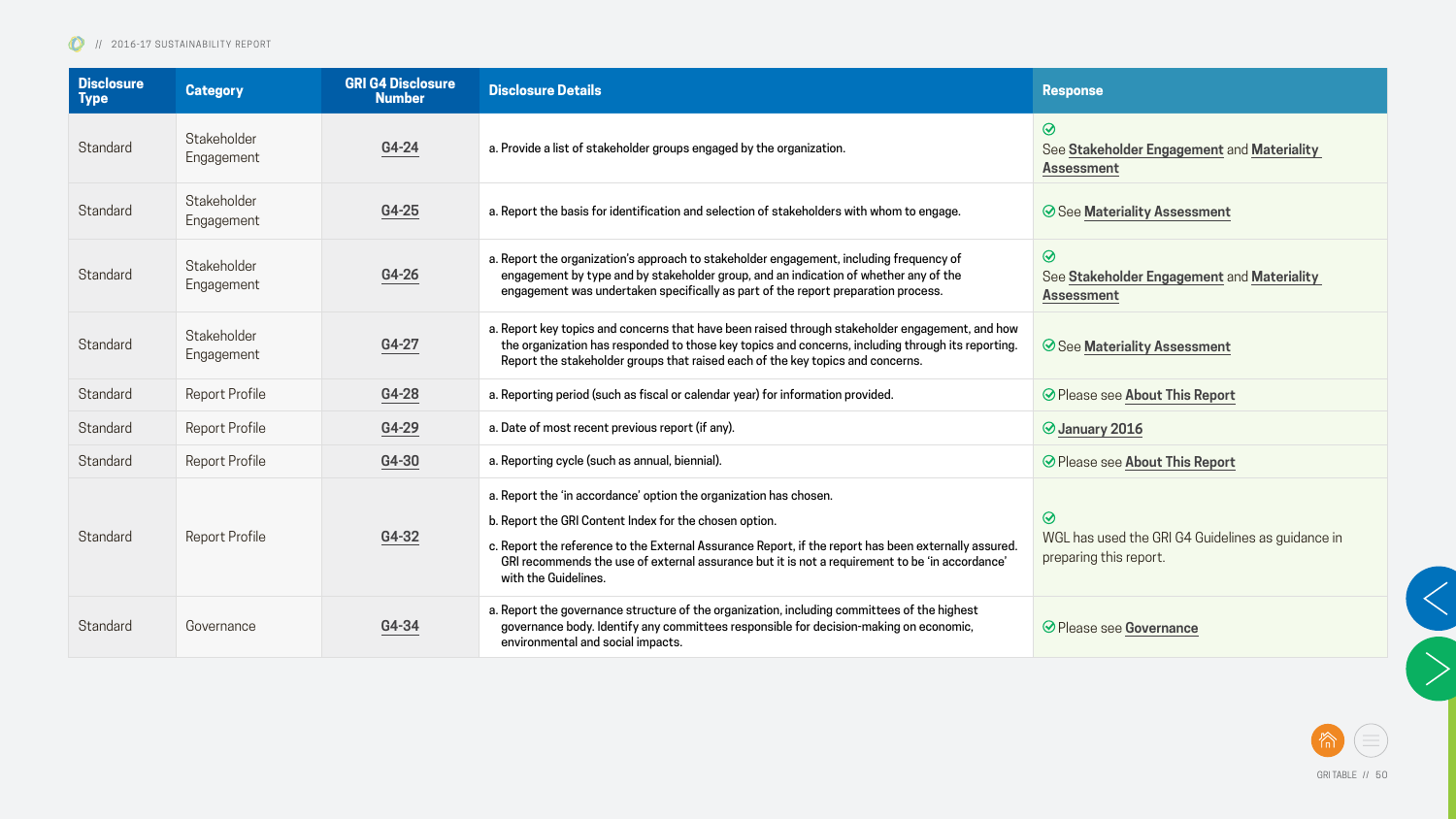





| <b>Disclosure</b><br><b>Type</b> | <b>Category</b>                                                                                   | <b>GRI G4 Disclosure</b><br><b>Number</b>                                                                                                                            | Disclosure Details                                                                                                                                                                                                                                                                                                                                                                                                                                                        | <b>Response</b>                                                                                                |
|----------------------------------|---------------------------------------------------------------------------------------------------|----------------------------------------------------------------------------------------------------------------------------------------------------------------------|---------------------------------------------------------------------------------------------------------------------------------------------------------------------------------------------------------------------------------------------------------------------------------------------------------------------------------------------------------------------------------------------------------------------------------------------------------------------------|----------------------------------------------------------------------------------------------------------------|
| Standard                         | Ethics & Integrity                                                                                | G4-56                                                                                                                                                                | a. Describe the organization's values, principles, standards and norms of behavior such as codes of<br>conduct and codes of ethics.                                                                                                                                                                                                                                                                                                                                       | ⊙ Please see Our Company and Governance                                                                        |
|                                  |                                                                                                   |                                                                                                                                                                      |                                                                                                                                                                                                                                                                                                                                                                                                                                                                           |                                                                                                                |
| <b>Material</b>                  | <b>Aspect: Product</b><br>Responsibility<br><b>Material Topic:</b><br>Customer Health &<br>Safety | <b>G4 DMA:</b><br><b>Product</b><br><b>Responsibility</b>                                                                                                            | a. Report why the Aspect (Product Responsibility) is material. Report the impacts that make this<br>Aspect material.<br>b. Report how the organization manages the material Aspect or its impacts.<br>c. Report the evaluation of the management approach, including:<br>• The mechanisms for evaluating the effectiveness of the management approach<br>• The results of the evaluation of the management approach<br>Any related adjustments to the management approach | $\odot$<br><b>Please see Building Sustainable Cities and</b><br><b>Communities: Keeping Our Customers Safe</b> |
| <b>Material</b>                  | <b>Aspect: Product</b><br>Responsibility<br><b>Material Topic:</b><br>Customer Health &<br>Safety | <b>G4-PR1:</b><br><b>Percentage of</b><br>significant product<br>and service<br>categories for which<br>health and safety<br>impacts are assessed<br>for improvement | a. Report the percentage of significant product and service categories for which health and safety<br>impacts are assessed for improvement.                                                                                                                                                                                                                                                                                                                               | $\odot$<br><b>Please see Building Sustainable Cities and</b><br><b>Communities: Keeping Our Customers Safe</b> |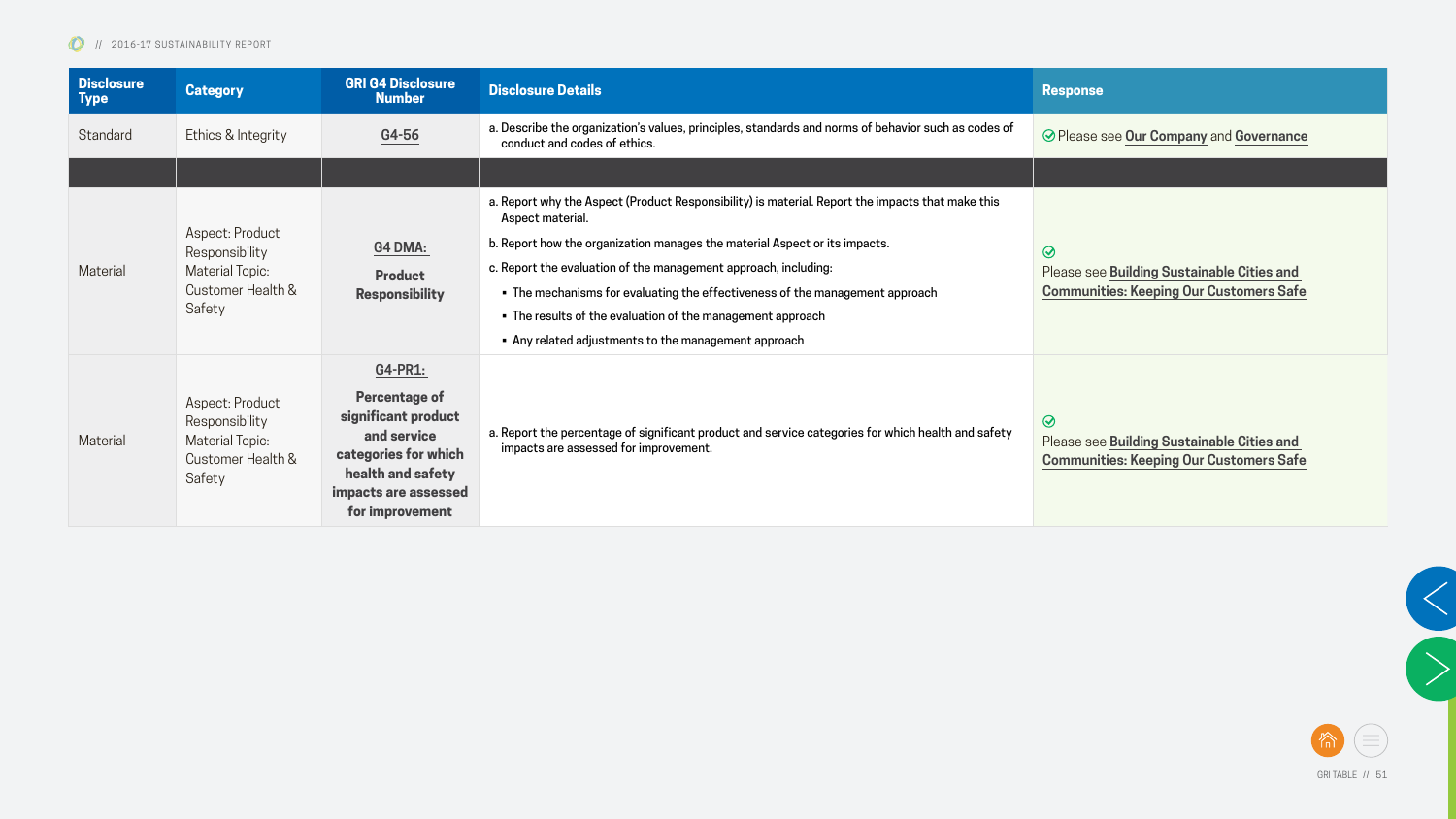





| <b>Disclosure</b><br><b>Type</b> | <b>Category</b>                                                                                                                                       | <b>GRI G4 Disclosure</b><br><b>Number</b>                                                                                                                                                                                    | <b>Disclosure Details</b>                                                                                                                                                                                                                                                                                                                                                                                                                                                                                                                                                      | <b>Response</b>                                                                                                |
|----------------------------------|-------------------------------------------------------------------------------------------------------------------------------------------------------|------------------------------------------------------------------------------------------------------------------------------------------------------------------------------------------------------------------------------|--------------------------------------------------------------------------------------------------------------------------------------------------------------------------------------------------------------------------------------------------------------------------------------------------------------------------------------------------------------------------------------------------------------------------------------------------------------------------------------------------------------------------------------------------------------------------------|----------------------------------------------------------------------------------------------------------------|
| <b>Material</b>                  | <b>Aspect: Product</b><br>Responsibility<br><b>Material Topic:</b><br>Customer Health &<br>Safety                                                     | <b>G4-PR2:</b><br>Total number of non-<br>compliance with<br>regulations and<br>voluntary codes<br>concerning the health<br>and safety impacts of<br>products and services<br>during their life cycle,<br>by type of outcome | a. Report the total number of incidents of non-compliance with regulations and voluntary codes<br>concerning the health and safety impacts of products and services within the reporting period,<br>by:<br>• Incidents of non-compliance with regulations resulting in a fine or penalty<br>• Incidents of non-compliance with regulations resulting in a warning<br>• Incidents of non-compliance with voluntary codes<br>b. If the organization has not identified any non-compliance with regulations and voluntary codes, a<br>brief statement of this fact is sufficient. | $\odot$<br><b>Please see Building Sustainable Cities and</b><br><b>Communities: Keeping Our Customers Safe</b> |
|                                  |                                                                                                                                                       |                                                                                                                                                                                                                              |                                                                                                                                                                                                                                                                                                                                                                                                                                                                                                                                                                                |                                                                                                                |
| <b>Material</b>                  | Aspect: Compliance<br><b>Material Topics:</b><br>Environmental<br>Compliance,<br>Compliance with<br>Rules & Regulations,<br><b>Energy Regulations</b> | <b>G4 DMA:</b><br><b>Compliance</b>                                                                                                                                                                                          | a. Report why the Aspect (Compliance) is material. Report the impacts that make this Aspect<br>material.<br>b. Report how the organization manages the material Aspect or its impacts.<br>c. Report the evaluation of the management approach, including:<br>• The mechanisms for evaluating the effectiveness of the management approach<br>• The results of the evaluation of the management approach<br>• Any related adjustments to the management approach                                                                                                                | <b>⊘</b> Please see Governance                                                                                 |
| Material                         | Aspect: Compliance<br><b>Material Topics:</b><br>Compliance with<br>Rules and<br>Regulations                                                          | G4 - SO8:<br><b>Monetary value of</b><br>significant fines and<br>total number of non-<br>monetary sanctions<br>for non-compliance<br>with laws and<br>regulations                                                           | a. Report significant fines and non-monetary sanctions in terms of:<br>■ Total monetary value of significant fines<br>• Total number of non-monetary sanctions<br>• Cases brought through dispute resolution mechanisms<br>b. If the organization has not identified any non-compliance with laws or regulations, a brief<br>statement of this fact is sufficient.<br>c. Report the context against which significant fines and non-monetary sanctions were incurred.                                                                                                          | <b>⊘</b> Please see Governance                                                                                 |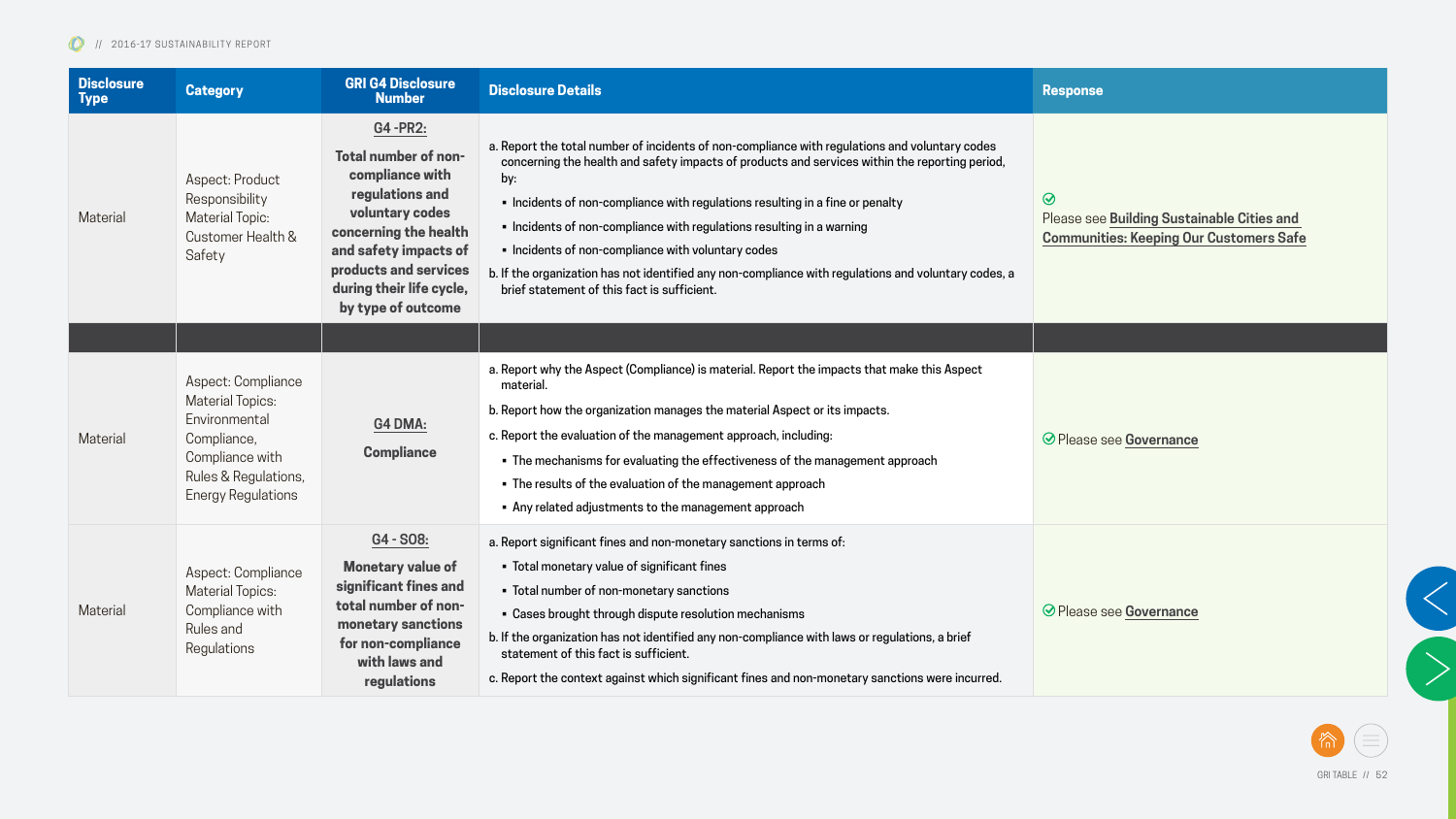





| <b>Disclosure</b><br><b>Type</b> | <b>Category</b>                                                                                    | <b>GRI G4 Disclosure</b><br><b>Number</b>        | Disclosure Details                                                                                                                                                                                                                                                                                                                                                                                                                                                        | <b>Response</b>                                   |
|----------------------------------|----------------------------------------------------------------------------------------------------|--------------------------------------------------|---------------------------------------------------------------------------------------------------------------------------------------------------------------------------------------------------------------------------------------------------------------------------------------------------------------------------------------------------------------------------------------------------------------------------------------------------------------------------|---------------------------------------------------|
| <b>Material</b>                  | Aspect: Compliance<br><b>Material Topic:</b><br><b>Energy Regulations</b>                          | N/A                                              | WGL to identify relevant data point                                                                                                                                                                                                                                                                                                                                                                                                                                       | $\odot$<br>Please see Environmental Audit Program |
|                                  |                                                                                                    |                                                  |                                                                                                                                                                                                                                                                                                                                                                                                                                                                           |                                                   |
| <b>Material</b>                  | <b>Aspect: Customer</b><br>Privacy<br><b>Material Topic:</b><br>Cybersecurity & Data<br>Protection | G4-DMA:<br><b>Customer Privacy</b>               | a. Report why the Aspect (Customer Privacy) is material. Report the impacts that make this Aspect<br>material.<br>b. Report how the organization manages the material Aspect or its impacts.<br>c. Report the evaluation of the management approach, including:<br>• The mechanisms for evaluating the effectiveness of the management approach<br>• The results of the evaluation of the management approach<br>• Any related adjustments to the management approach     | ⊙ Please see Governance: Infrastructure Security  |
|                                  |                                                                                                    |                                                  |                                                                                                                                                                                                                                                                                                                                                                                                                                                                           |                                                   |
| <b>Material</b>                  | Aspect: Economic<br>Performance<br><b>Material Topic:</b><br>Climate Change                        | G4-DMA:<br><b>Economic</b><br><b>Performance</b> | a. Report why the Aspect (Economic Performance) is material. Report the impacts that make this<br>Aspect material.<br>b. Report how the organization manages the material Aspect or its impacts.<br>c. Report the evaluation of the management approach, including:<br>• The mechanisms for evaluating the effectiveness of the management approach<br>• The results of the evaluation of the management approach<br>• Any related adjustments to the management approach | ⊙ Please see Our Approach to Climate Change       |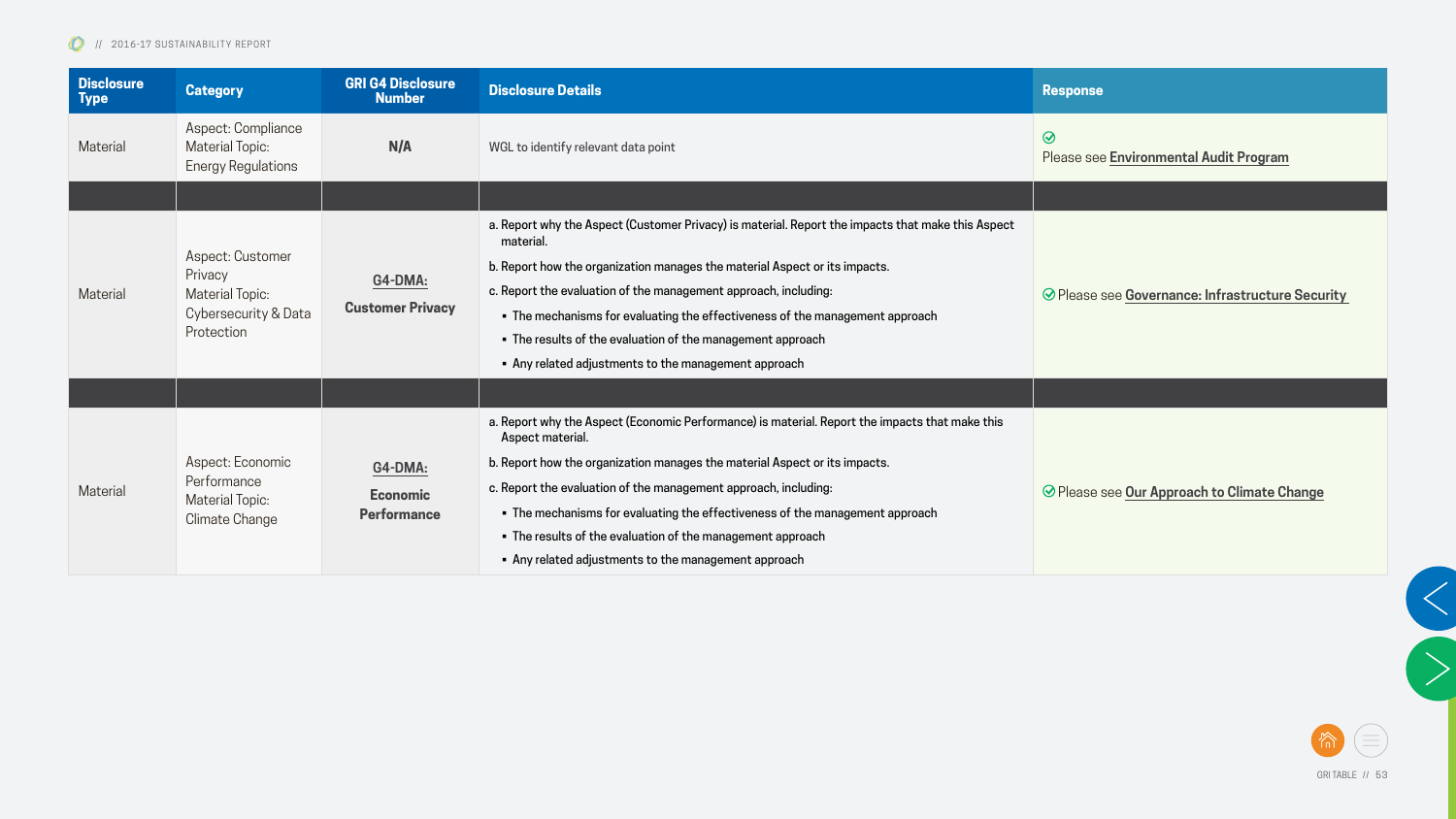





| <b>Disclosure</b><br><b>Type</b> | <b>Category</b>                                                                                              | <b>GRI G4 Disclosure</b><br><b>Number</b>                                                                                                                    | <b>Disclosure Details</b>                                                                                                                                                                                                                                                                                                                                                                                                                                                                                                                                                    | <b>Response</b>                                                                             |
|----------------------------------|--------------------------------------------------------------------------------------------------------------|--------------------------------------------------------------------------------------------------------------------------------------------------------------|------------------------------------------------------------------------------------------------------------------------------------------------------------------------------------------------------------------------------------------------------------------------------------------------------------------------------------------------------------------------------------------------------------------------------------------------------------------------------------------------------------------------------------------------------------------------------|---------------------------------------------------------------------------------------------|
| Material                         | Aspect: Economic<br>Performance<br><b>Material Topic:</b><br>Climate Change                                  | <b>G4-EC2:</b><br><b>Financial implications</b><br>and other risks and<br>opportunities for the<br>organization's<br>activities related to<br>climate change | a. Report risks and opportunities posed by climate change that have the potential to generate<br>substantive changes in operations, revenue or expenditure, including:<br>• A description of the risk or opportunity and its classification as either physical, regulatory, or<br>other<br>• A description of the impact associated with the risk or opportunity<br>• The financial implications of the risk or opportunity before action is taken<br>• The methods used to manage the risk or opportunity<br>• The costs of actions taken to manage the risk or opportunity | ⊙ Please see Our Approach to Climate Change                                                 |
|                                  |                                                                                                              |                                                                                                                                                              |                                                                                                                                                                                                                                                                                                                                                                                                                                                                                                                                                                              |                                                                                             |
| <b>Material</b>                  | <b>Aspect: Emissions</b><br><b>Material Topics:</b><br>Greenhouse Gas and<br>other Emissions; Air<br>Quality | G4-DMA:<br><b>Emissions</b>                                                                                                                                  | a. Report why the Aspect (Emissions) is material. Report the impacts that make this Aspect material<br>b. Report how the organization manages the material Aspect or its impacts.<br>c. Report the evaluation of the management approach, including:<br>• The mechanisms for evaluating the effectiveness of the management approach<br>• The results of the evaluation of the management approach<br>• Any related adjustments to the management approach                                                                                                                   | $\odot$<br>Please see Our Approach to Climate Change: GHG<br><b>Management Plan</b>         |
|                                  |                                                                                                              |                                                                                                                                                              |                                                                                                                                                                                                                                                                                                                                                                                                                                                                                                                                                                              |                                                                                             |
| Material                         | <b>Aspect: Energy</b><br><b>Material Topic:</b><br>Energy Efficiency;<br><b>Energy Reliability</b>           | G4-DMA:<br><b>Energy</b>                                                                                                                                     | a. Report why the Aspect (Energy) is material. Report the impacts that make this Aspect material.<br>b. Report how the organization manages the material Aspect or its impacts.<br>c. Report the evaluation of the management approach, including:<br>• The mechanisms for evaluating the effectiveness of the management approach<br>• The results of the evaluation of the management approach<br>• Any related adjustments to the management approach                                                                                                                     | $\odot$<br><b>Please see Energy Efficiency and Ensuring Customer</b><br><b>Satisfaction</b> |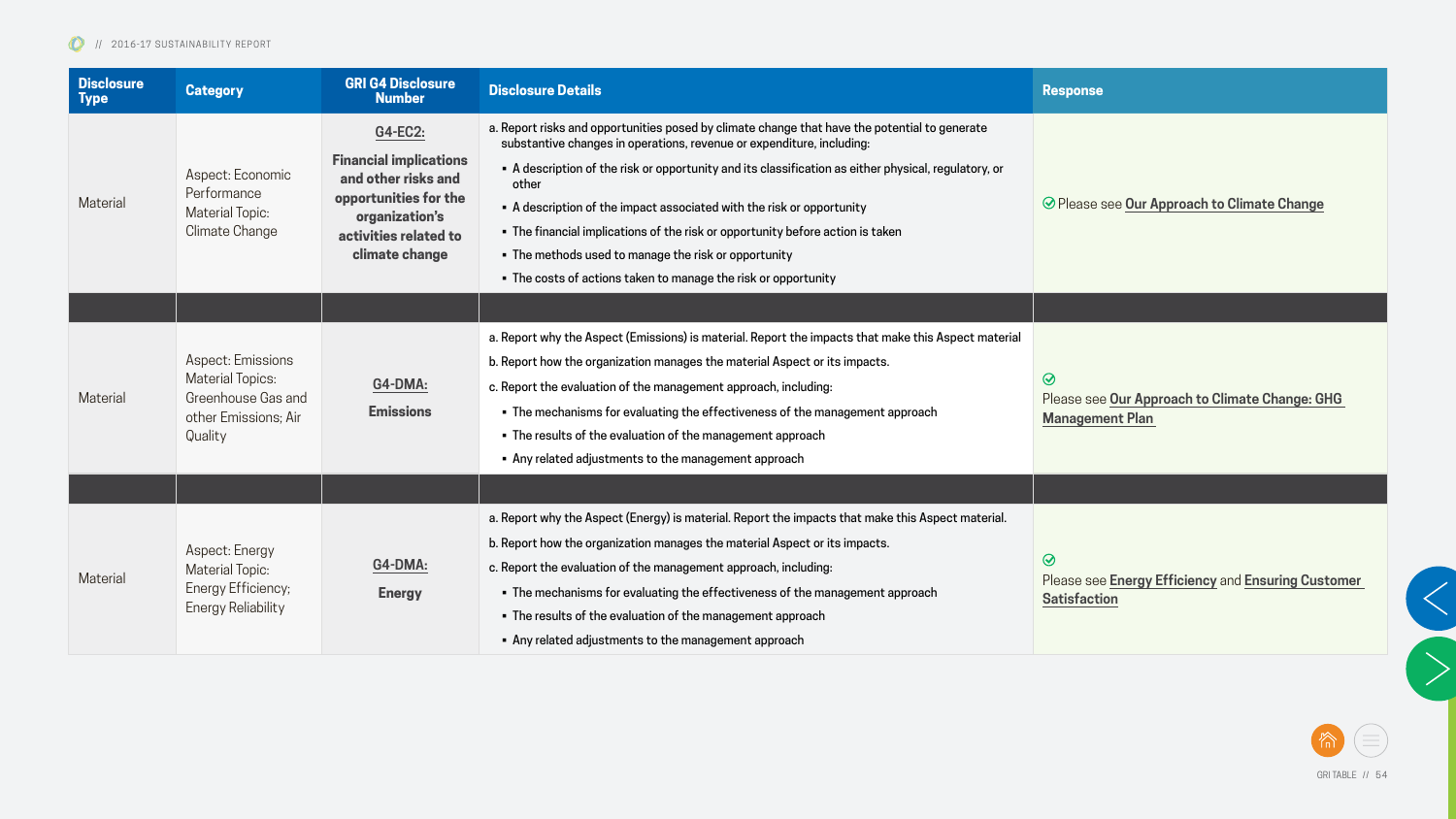| <b>Disclosure</b><br><b>Type</b> | <b>Category</b>                                                                                                         | <b>GRI G4 Disclosure</b><br><b>Number</b>                                                                                                                   | <b>Disclosure Details</b>                                                                                                                                                                                                                                                                                                                                                                                                                                                                 | <b>Response</b>                                                                                                                                                                                  |
|----------------------------------|-------------------------------------------------------------------------------------------------------------------------|-------------------------------------------------------------------------------------------------------------------------------------------------------------|-------------------------------------------------------------------------------------------------------------------------------------------------------------------------------------------------------------------------------------------------------------------------------------------------------------------------------------------------------------------------------------------------------------------------------------------------------------------------------------------|--------------------------------------------------------------------------------------------------------------------------------------------------------------------------------------------------|
| Material                         | Aspect: Energy<br><b>Material Topic:</b><br><b>Energy Reliability</b>                                                   | N/A                                                                                                                                                         | Service was available to 99.85% of customers without unscheduled interruption                                                                                                                                                                                                                                                                                                                                                                                                             | ⊙ Please see Ensuring Customer Satisfaction                                                                                                                                                      |
|                                  |                                                                                                                         |                                                                                                                                                             |                                                                                                                                                                                                                                                                                                                                                                                                                                                                                           |                                                                                                                                                                                                  |
| Material                         | Aspect: Equal<br>Remuneration for<br>Men and Women<br><b>Material Topic: Equal</b><br>Remuneration for<br>Men and Women | G4-DMA:<br><b>Equal Remuneration</b><br>for Men and Women                                                                                                   | a. Report why the Aspect (Equal Remuneration for Men and Women) is material. Report the impacts<br>that make this Aspect material.<br>b. Report how the organization manages the material Aspect or its impacts.<br>c. Report the evaluation of the management approach, including:<br>• The mechanisms for evaluating the effectiveness of the management approach<br>• The results of the evaluation of the management approach<br>• Any related adjustments to the management approach | Not addressed, data not available                                                                                                                                                                |
| <b>Material</b>                  | Aspect: Equal<br>Remuneration for<br>Men and Women<br><b>Material Topic: Equal</b><br>Remuneration for<br>Men and Women | <b>G4-LA13:</b><br><b>Ratio of basic salary</b><br>and remuneration of<br>women to men by<br>employee category,<br>by significant<br>locations of operation | a. Report the ratio of the basic salary and remuneration of women to men for each employee<br>category, by significant locations of operation.<br>b. Report the definition used for 'significant locations of operation'.                                                                                                                                                                                                                                                                 | Not addressed, data not available                                                                                                                                                                |
|                                  |                                                                                                                         |                                                                                                                                                             |                                                                                                                                                                                                                                                                                                                                                                                                                                                                                           |                                                                                                                                                                                                  |
| Material                         | Aspect: Indirect<br>Economic Impacts<br><b>Material Topics:</b><br>Infrastructure<br>Investment                         | G4-DMA:<br><b>Indirect Economic</b><br><b>Impacts</b>                                                                                                       | a. Report why the Aspect (Indirect Economic Impacts) is material. Report the impacts that make this<br>Aspect material.<br>b. Report how the organization manages the material Aspect or its impacts.<br>c. Report the evaluation of the management approach, including:<br>• The mechanisms for evaluating the effectiveness of the management approach<br>• The results of the evaluation of the management approach<br>• Any related adjustments to the management approach            | $\odot$<br>Please see Our Company: Economic Impact and<br>Governance: Infrastructure Investment<br>$\left(\begin{array}{c} \begin{array}{c} \end{array} \\ \begin{array}{c} \end{array} \right)$ |



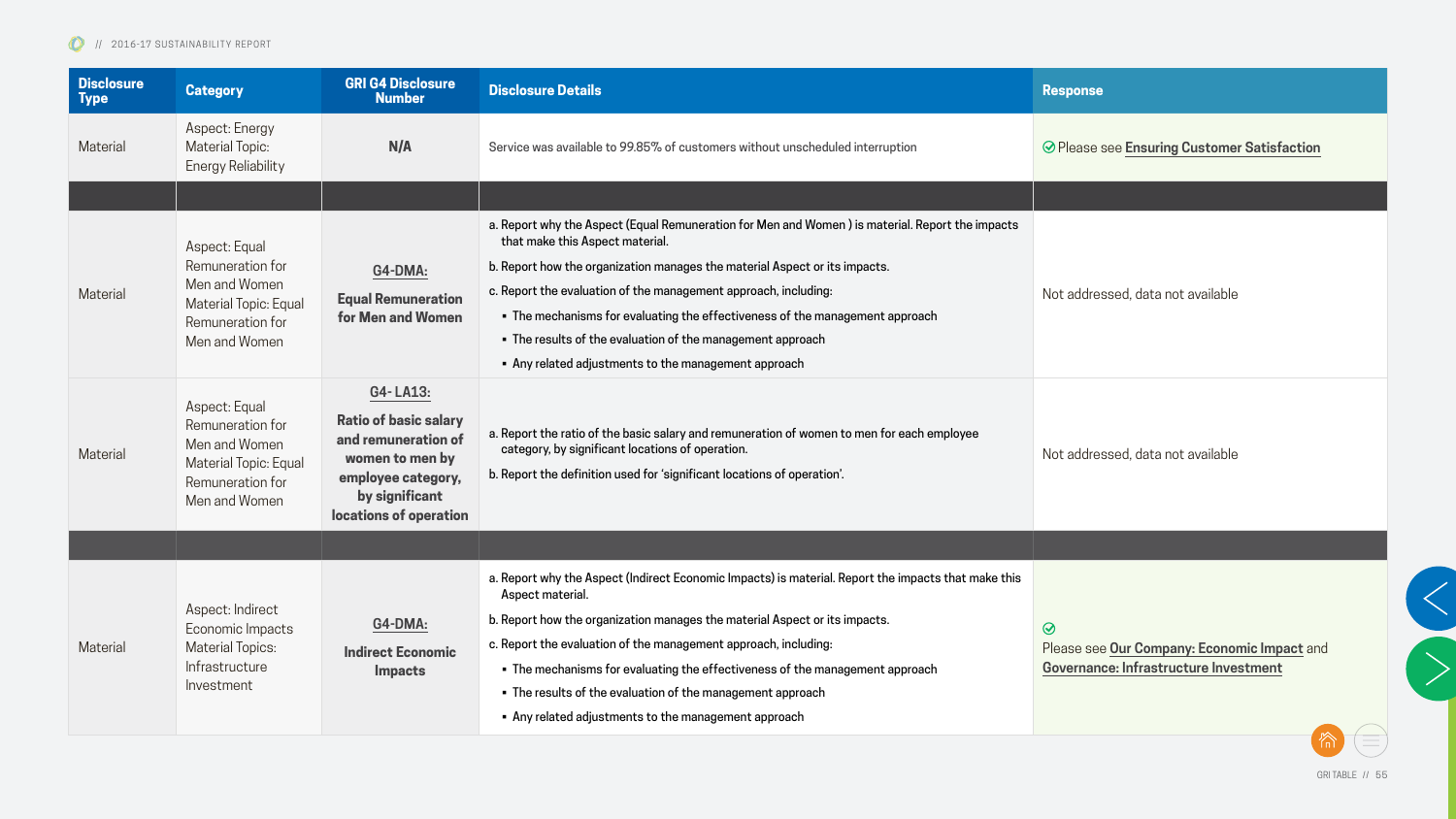



 $\left\langle \right\rangle$ 

| <b>Disclosure</b><br>Type | <b>Category</b>                                                                                | <b>GRI G4 Disclosure</b><br><b>Number</b>                                                                                 | <b>Disclosure Details</b>                                                                                                                                                                                                                                                                                                                                                                                                                                              | <b>Response</b>                                                                    |
|---------------------------|------------------------------------------------------------------------------------------------|---------------------------------------------------------------------------------------------------------------------------|------------------------------------------------------------------------------------------------------------------------------------------------------------------------------------------------------------------------------------------------------------------------------------------------------------------------------------------------------------------------------------------------------------------------------------------------------------------------|------------------------------------------------------------------------------------|
| <b>Material</b>           | Aspect: Indirect<br>Economic Impacts<br><b>Material Topic:</b><br>Infrastructure<br>Investment | <b>G4 - EC7:</b><br><b>Development and</b><br>impact of<br><i>infrastructure</i><br>investments and<br>services supported | a. Report the extent of development of significant infrastructure investments and services<br>supported.<br>b. Report the current or expected impacts on communities and local economies. Report positive and<br>negative impacts where relevant.<br>c. Report whether these investments and services are commercial, in-kind, or pro bono<br>engagements.                                                                                                             | ⊙ Please see Governance: Infrastructure Investment                                 |
|                           |                                                                                                |                                                                                                                           |                                                                                                                                                                                                                                                                                                                                                                                                                                                                        |                                                                                    |
| <b>Material</b>           | Aspect: Local<br>Communities<br><b>Material Topic: Public</b><br>Health & Safety               | G4-DMA:<br><b>Local Communities</b>                                                                                       | a. Report why the Aspect (Local Communities) is material. Report the impacts that make this Aspect<br>material.<br>b. Report how the organization manages the material Aspect or its impacts.<br>c. Report the evaluation of the management approach, including:<br>• The mechanisms for evaluating the effectiveness of the management approach<br>• The results of the evaluation of the management approach<br>• Any related adjustments to the management approach | $\odot$<br><b>Please see Building Sustainable Cities and</b><br><b>Communities</b> |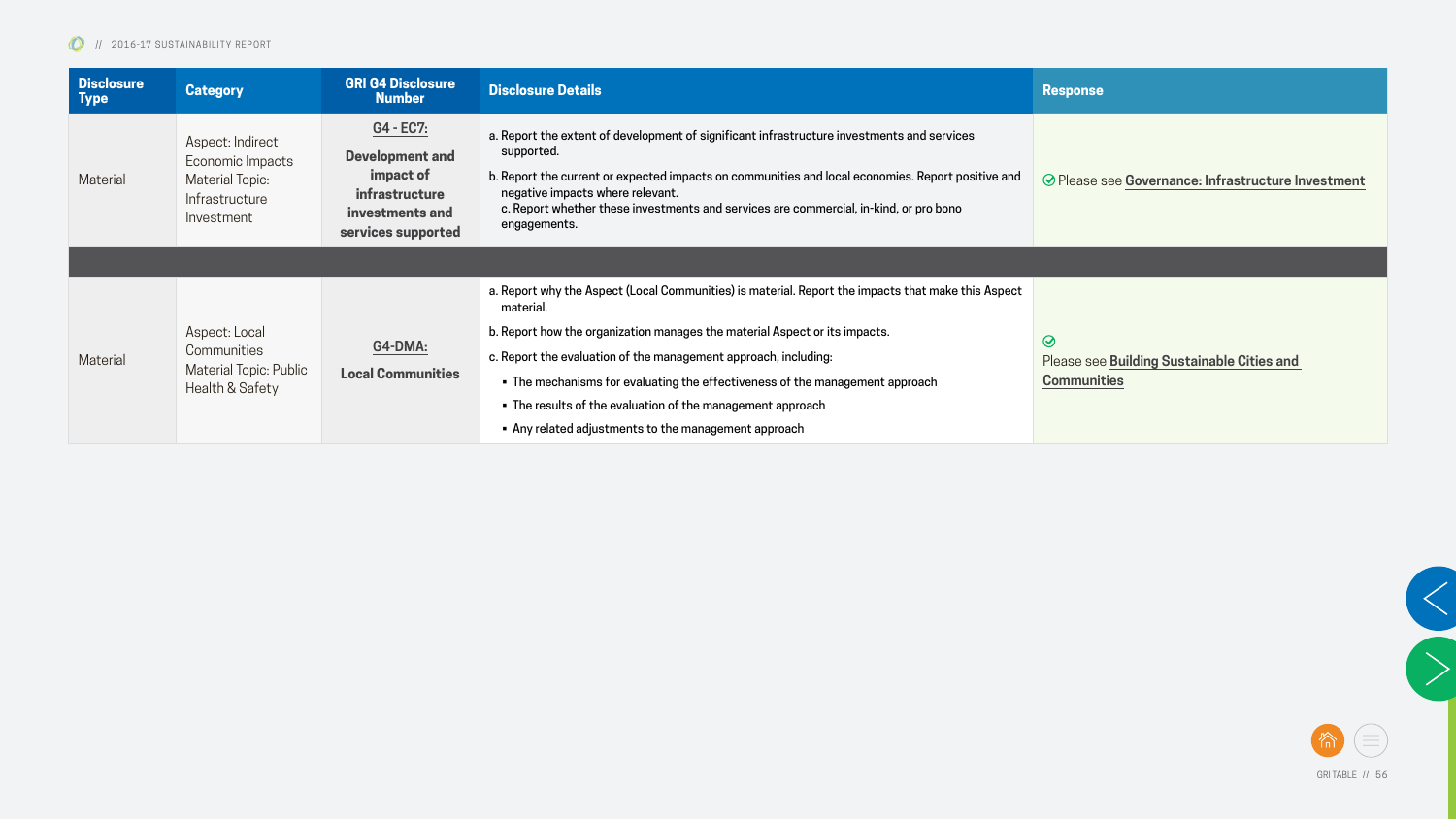



| <b>Disclosure</b><br><b>Type</b> | <b>Category</b>                                                                  | <b>GRI G4 Disclosure</b><br><b>Number</b>                                                                                                                          | <b>Disclosure Details</b>                                                                                                                                                                                                                                                                                                                                                                                                                                                                                                                                                                                                                                                                                                                                                                                                                             | <b>Response</b>                                                                                               |
|----------------------------------|----------------------------------------------------------------------------------|--------------------------------------------------------------------------------------------------------------------------------------------------------------------|-------------------------------------------------------------------------------------------------------------------------------------------------------------------------------------------------------------------------------------------------------------------------------------------------------------------------------------------------------------------------------------------------------------------------------------------------------------------------------------------------------------------------------------------------------------------------------------------------------------------------------------------------------------------------------------------------------------------------------------------------------------------------------------------------------------------------------------------------------|---------------------------------------------------------------------------------------------------------------|
| <b>Material</b>                  | Aspect: Local<br>Communities<br><b>Material Topic: Public</b><br>Health & Safety | G4 - SO1:<br><b>Percentage of</b><br>operations with<br>implemented local<br>community<br>engagement, impact<br>assessments, and<br>development<br><b>programs</b> | a. Report the percentage of operations with implemented local community engagement, impact<br>assessments, and development programs, including the use of:<br>• Social impact assessments, including gender impact assessments, based on participatory<br>processes<br>• Environmental impact assessments and ongoing monitoring<br>• Public disclosure of results of environmental and social impact assessments<br>• Local community development programs based on local communities' needs<br>• Stakeholder engagement plans based on stakeholder mapping<br>• Broad based local community consultation committees and processes that include vulnerable<br>groups<br>• Works councils, occupational health and safety committees and other employee representation<br>bodies to deal with impacts<br>• Formal local community grievance processes | $\odot$<br><b>Please see Enabling Sustainable Cities and</b><br><b>Communities and Stakeholder Engagement</b> |
|                                  |                                                                                  |                                                                                                                                                                    |                                                                                                                                                                                                                                                                                                                                                                                                                                                                                                                                                                                                                                                                                                                                                                                                                                                       |                                                                                                               |
| <b>Material</b>                  | Aspect: Occupatoinal<br>Health & Safety<br>Material Topics: Job<br>Safety        | G4-DMA:<br><b>Occupational Health</b><br>& Safety                                                                                                                  | a. Report why the Aspect (Occupational Health & Safety) is material. Report the impacts that make<br>this Aspect material.<br>b. Report how the organization manages the material Aspect or its impacts.<br>c. Report the evaluation of the management approach, including:<br>• The mechanisms for evaluating the effectiveness of the management approach<br>• The results of the evaluation of the management approach<br>• Any related adjustments to the management approach                                                                                                                                                                                                                                                                                                                                                                     | ⊙ Please see Employee Safety                                                                                  |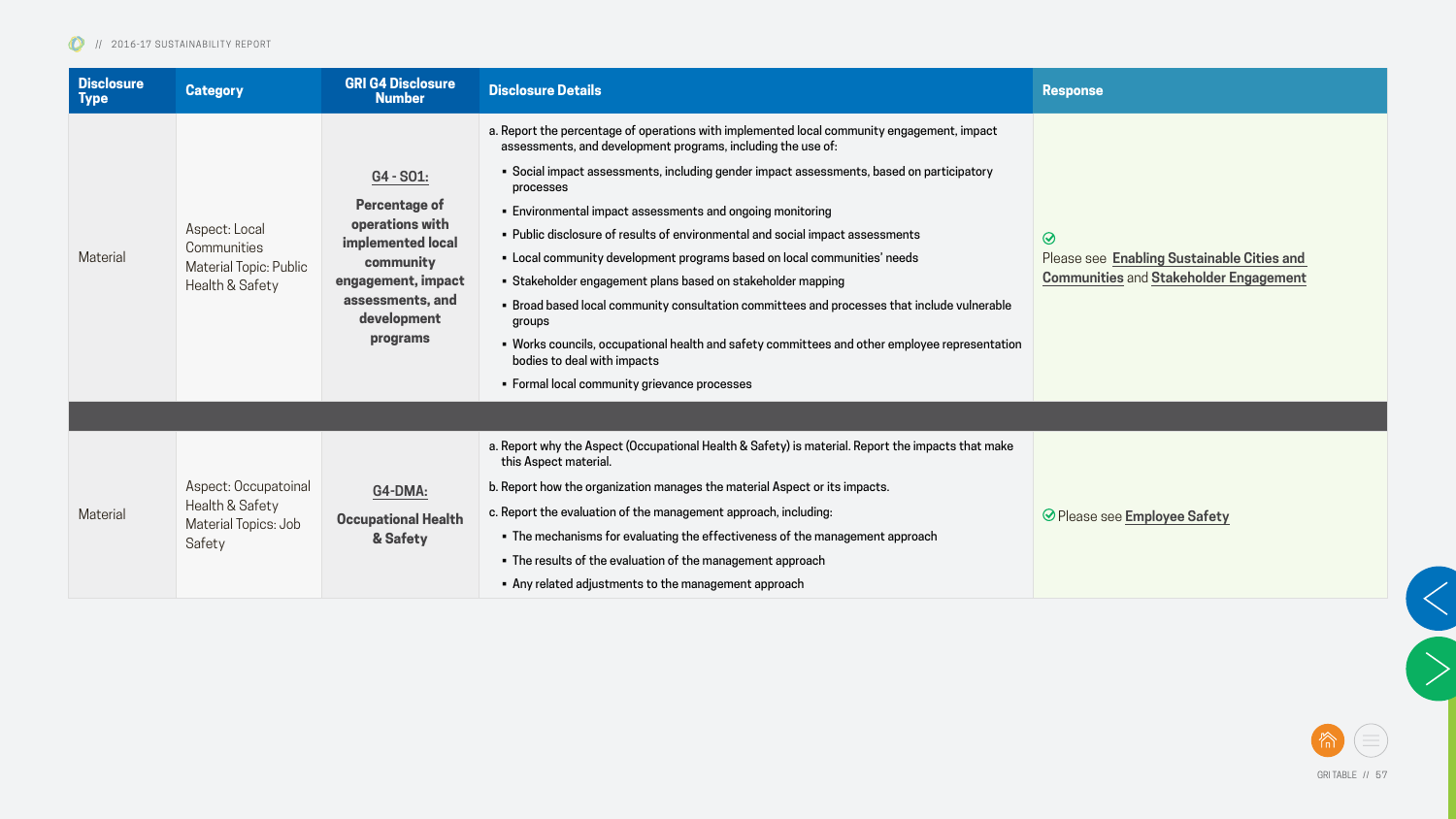





| <b>Disclosure</b><br><b>Type</b> | <b>Category</b>                                                           | <b>GRI G4 Disclosure</b><br><b>Number</b>                                                                                                                                                                    | <b>Disclosure Details</b>                                                                                                                                                                                                                                                                                                                                                                                                                                                                                                                                                                                                                                                            | <b>Response</b>                                                                      |
|----------------------------------|---------------------------------------------------------------------------|--------------------------------------------------------------------------------------------------------------------------------------------------------------------------------------------------------------|--------------------------------------------------------------------------------------------------------------------------------------------------------------------------------------------------------------------------------------------------------------------------------------------------------------------------------------------------------------------------------------------------------------------------------------------------------------------------------------------------------------------------------------------------------------------------------------------------------------------------------------------------------------------------------------|--------------------------------------------------------------------------------------|
| <b>Material</b>                  | Aspect: Occupatoinal<br>Health & Safety<br>Material Topics: Job<br>Safety | <b>G4 - LA6:</b><br><b>Type of injury and</b><br>rates of injury,<br>occupational<br>diseases, lost days,<br>and absenteeism, and<br>total number of work-<br>related fatalities, by<br>region and by gender | a. Report types of injury, injury rate (IR), occupational diseases rate (ODR), lost day rate (LDR),<br>absentee rate (AR) and work-related fatalities, for the total workforce (that is, total employees<br>plus supervised workers), by:<br>- Region<br>• Gender<br>b. Report types of injury, injury rate (IR), occupational diseases rate (ODR), lost day rate (LDR),<br>absentee rate (AR) and work-related fatalities for independent contractors working on-site to<br>whom the organization is liable for the general safety of the working environment, by:<br>- Region<br>• Gender<br>c. Report the system of rules applied in recording and reporting accident statistics. | <b>⊘</b> Please see Injury Data                                                      |
| Material                         | Aspect: Occupatoinal<br>Health & Safety<br>Material Topics: Job<br>Safety | <b>G4 - LA8:</b><br><b>Health and safety</b><br>topics covered in<br>formal agreements<br>with trade unions                                                                                                  | a. Report whether formal agreements (either local or global) with trade unions cover health<br>and safety.<br>b. If yes, report the extent, as a percentage, to which various health and safety topics are covered<br>by these agreements.                                                                                                                                                                                                                                                                                                                                                                                                                                           | <b>⊘</b> See Unionization                                                            |
|                                  |                                                                           |                                                                                                                                                                                                              |                                                                                                                                                                                                                                                                                                                                                                                                                                                                                                                                                                                                                                                                                      |                                                                                      |
| Material                         | Aspect: N/A<br><b>Material Topic:</b><br>Energy Affordability             | G4-DMA:<br><b>Energy Affordability</b>                                                                                                                                                                       | a. Report why the Aspect (Energy Affordability) is material. Report the impacts that make this<br>Aspect material.<br>b. Report how the organization manages the material Aspect or its impacts.<br>c. Report the evaluation of the management approach, including:<br>• The mechanisms for evaluating the effectiveness of the management approach<br>• The results of the evaluation of the management approach<br>• Any related adjustments to the management approach                                                                                                                                                                                                            | $\odot$<br><b>See Ensuring Customer Satisfaction: Energy</b><br><b>Affordability</b> |